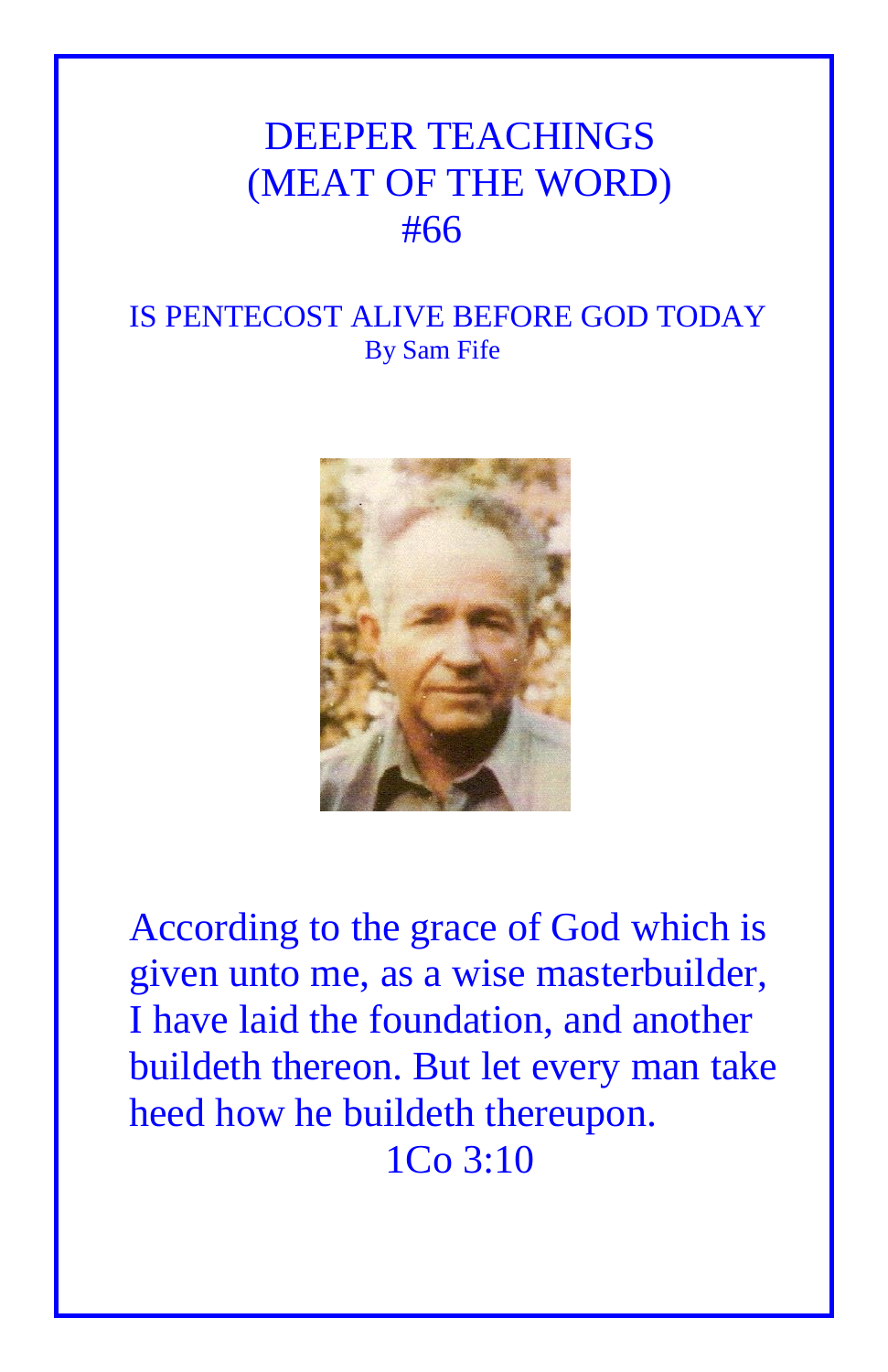## **IS PENTECOST ALIVE BEFORE GOD TODAY** By Sam Fife

 Number 14:20-24 and the Lord said, "I have pardoned according to thy word: But as truly as I live, all the earth shall be filled with the glory, and my miracles, which I did in Egypt and in the wilderness and have tempted me now these ten times, and have not hearkened to my voice; Surely thy shall not see the land which I swore unto their fathers, neither shall any of them that provoked me see it: But my servant Caleb, because he had another spirit with him, and hath followed me fully, him will bring into the land where into he went; and his seed shall possess it."

 Numbers 14:28-32 Say unto them, "As truly as I live, saith the Lord, as ye have spoken in mine ears, so will I do to you: Your carcasses shall fall in this wilderness; and all that were numbered of you according to your whole number, from twenty years old and upward, which have murmured against me, Doubtless ye shall not come into the land, concerning which I sware to make you dwell therein, save Caleb the son Jephunneh, and Joshua the son of Nun. But your little ones, which ye said should be a prey, them will I bring in, and they shall know the land that ye have despised. But as for you, your carcasses, they shall fall in the wilderness."

 This was the hour in which Israel died before God. Every man that was above twenty years old, at this point died before God. Even though they continued forty years after this, eating, sleeping breathing, walking, still before God they were dead. Even though for the next forty years, God, in the pillar of cloud and pillar of fire, still led them, spoke to them, and manifested Himself to them, he was not taking them anywhere. He was only leading them round and round in the wilderness, waiting for their death sentence that he had pronounced to be carried out on in each of their lives. They saw miracles, their shoes and clothing were miraculously preserved. They drank water from the Spiritual Rock which Paul says in the New Testament was Christ. (Num. 20:1-13)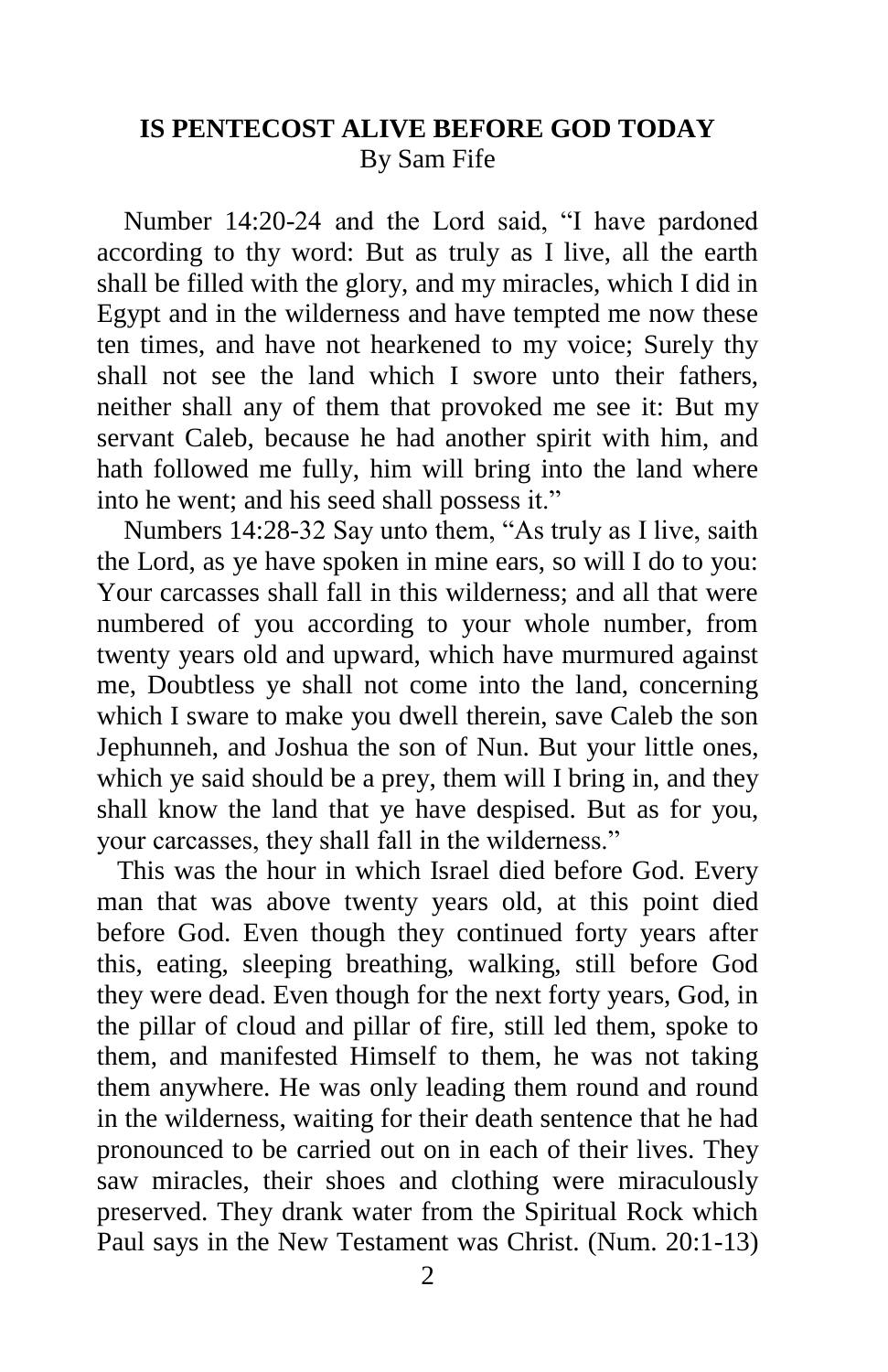They experienced healings when they were bitten by fiery serpents, and looked for healing to the brazen serpent which was a type of Christ. Yet all these things did not change the fact one whit, that they were all dead men before God, and all for one reason; because they had come to a certain point in their journey with God toward the rest that he had promised them and they lost their faith, and said to God, "We will go this far and no father."

 They were only at the borders of the land God had given them. They had not yet gone into the land, they had not driven out the enemy that was in possession of it, they were far from God's rest that He had promised them. Yet when they saw the giants, they cried our in unbelief, "we will go no farther." At this moment God pronounced their death sentence, and announced that he would sit back and wait for a new generation of their children which would come forth from them, and take them into the land.

 Old Testament Israel was a type of New Testament Spiritual Israel, which Spiritual Israel we are. Their journey toward their physical promised land was only a type of our journey toward our Spiritual Promised Land. Their Promised Land of Canaan was not a type of some physical land Christians go to when they die, but a type of a Spiritual land a generation of Christians, who will have the faith to go all the way with God, are going to come to right here on this earth. That land is revealed to us in Ephesians 4:8 -15. Here the Bible says when Jesus ascended, he set ministry gifts in his Church, some Apostles, some Prophets, some Evangelists, some Pastors and Teachers, for the perfecting of the Saints, for the work of the ministry, for the building up of the body of Christ, till we all come in the unity of the faith and the knowledge of the Son of God, unto a perfect man, (a many-membered perfect man) unto the measure of the stature of the fullness of Christ. This is our Promised Land. When Jesus was here in the flesh he set it before us in the promises he gave. He said, "They that believe on me, the works that I do shall they do also, and even greater works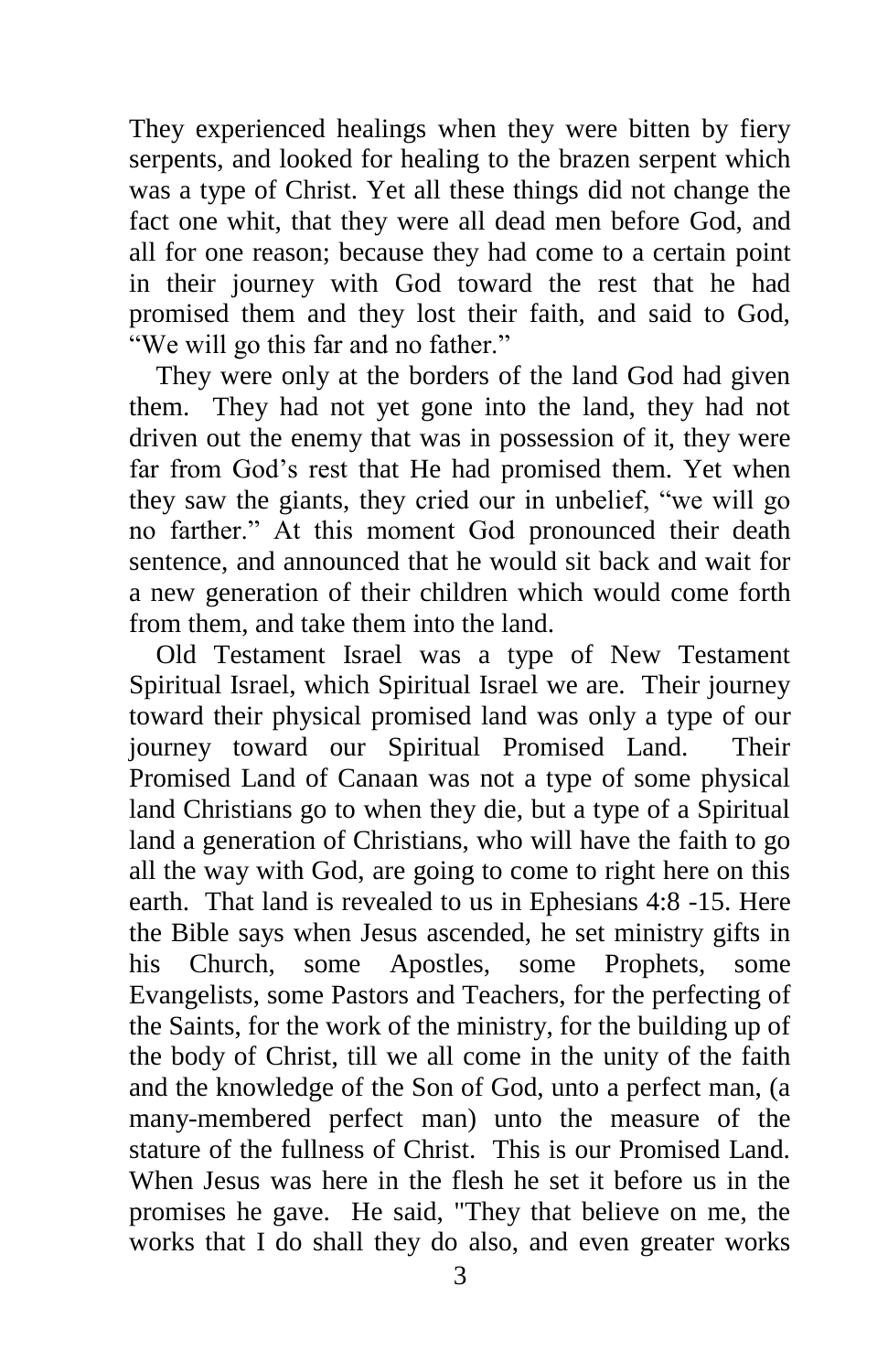than those shall they do." When we have come to the measure of the stature of the fullness of Christ, and are doing the works he did and even greater works, we will be in our Promised Land.

 The Canaanite giants, who were resisting Israel's entrance into their Promised Land, were types of Lucifer and his giant demon spirits, who are resisting our growing up into Jesus in all things, (Eph. 4:15) and coming to the measure of the stature of the fullness of Christ.

 Nineteen hundred years ago the first generation of Spiritual Israel started out from the Egypt of this world to follow Jesus, their heavenly Moses, toward their Spiritual Promised Land. He was leading them this time, not as a visible pillar of Cloud and pillar of fire, but as the invisible, indwelling, living Spirit of God. He led them out through the Red Sea (The blood of Jesus). He led them into a wilderness of much testing and persecution, which came to them from every side, both from their brethren the Jews, whom the giant spirits of Lucifer's kingdom were ruling, and from the world, (The Roman Empire) whom the giant spirits were also ruling. He led them through their great Apostle Paul, even to the very gates of Rome, even into Caesar's Palace itself.

 Had they gone on to follow the Spirit of Christ in Paul, they would ultimately, through the very test of the battle, have grown unto the measure of the stature of the fullness of Christ, conquered the giant spirits that were ruling through Rome and possessed their land. But the giants rose up and that generation backed down. They lost their faith, and went back into a wilderness wandering that lasted for thirteen hundred years of the dark ages. Then the voice of God sounded out again, "You have compassed the mountain long enough. Turn ye toward the land." Martin Luther heard it, and another generation moved out behind him. They too came to the borders of the land, and when the giant spirits of resistance rose up, they floundered also, and like the Church of Sardis, God said to them, "I know thy works, that thou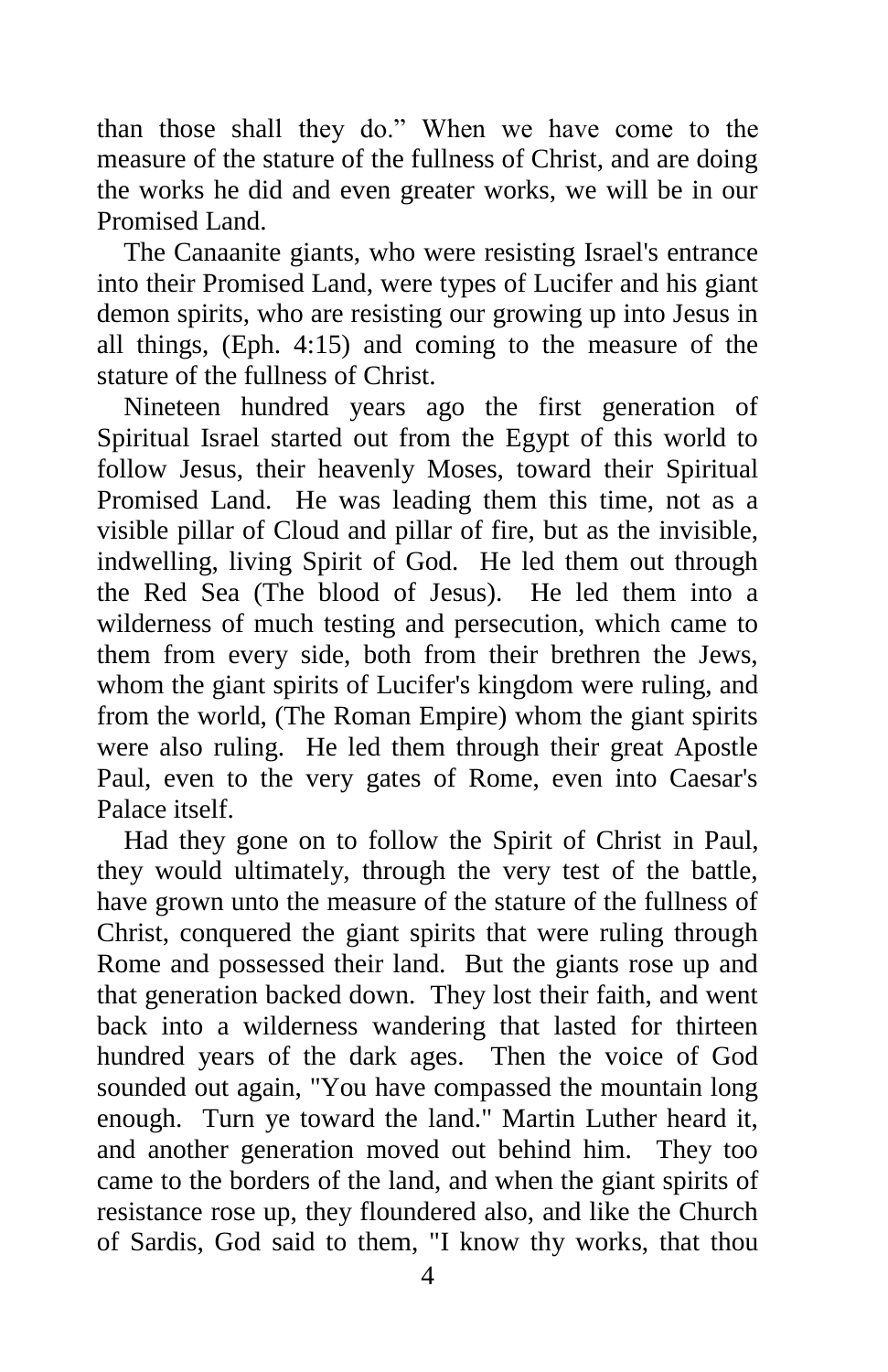hast a name (Lutheranism) that thou livest and art dead." Then John Wesley heard the call and another generation moved out. But again they floundered at the borders of the land and went no further than the restoration of the doctrine of justification by faith, a born-again experience, and a cloudy brand of sanctification. When the giants rose up against them, they were left with their name (Methodism) which they are seeking to glorify today.

 Then sixty-five years ago, Israel heard once again the voice of God saying, "Ye have compassed this mountain long enough. Get ye up and possess the land." A new generation moved out. They had no leader but their heavenly Joshua the Spirit of Jesus in each one of them. They began to move across the land, preaching a whole Gospel, conquering the demons who had the sick bound, casting out devils in the oppressed and possessed. Once again Israel was on the move toward the Promised Land. But, as always, the giants in the land rose up to meet them, in persecution from their brethren and from the world as in the days of the first generation, in false manifestations in their spiritual meetings, and most of all in the presentation of the idea that the move of God would be more acceptable to the world and the present Church system if it were clothed in the old mode of big beautiful Church buildings, plush covered pews, and robed choirs.

When Pentecostalism came to the very borders of the land and saw that possessing the land meant more than winning souls, building churches, and praying prayers for the sick. It meant laying one's very life on the line in prayer, fasting, and so **dying to self**, that they might have the power to overcome the giant spirits that have bound the recognized Church with the accursed lie that nobody can overcome sin completely, nobody can go on to the measure of the stature of the fulness of Christ. Then they too cried, "We cannot go in. We are as grasshoppers in our own eyes in the sight of those giants." They too rejected the few Joshuas and Calebs among them who looked not at them but at their God and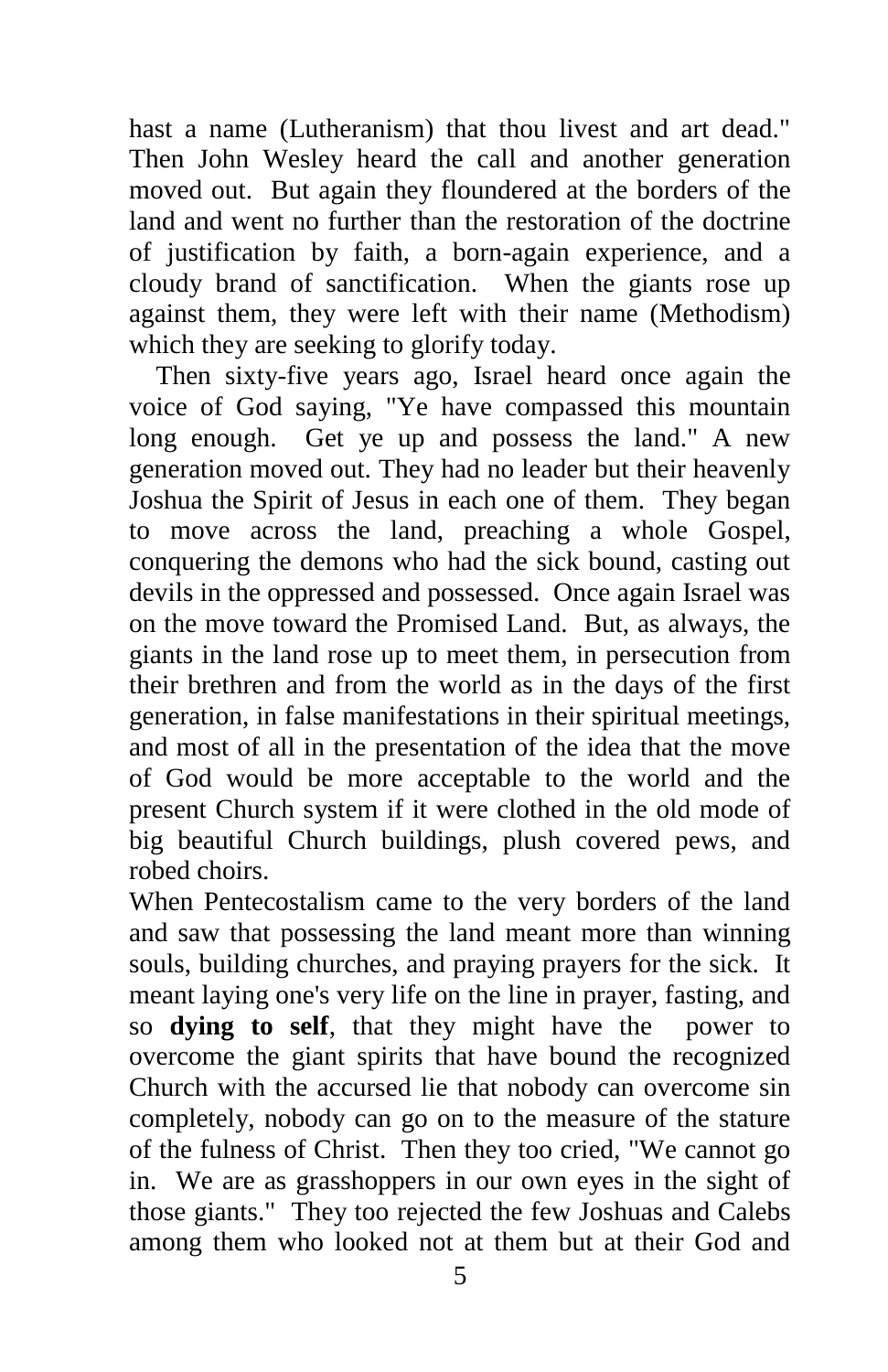said, "If the Lord our God be with us we are well able to go up and possess the land." They said, "Let us make new leaders, leaders who will not preach that one can go on to perfection, who will accept the doctrine 'nobody can be perfect', leaders who will not insist on going on to perfect holiness, leaders who will substitute building great buildings, church programs, robed choirs, and visitation programs for casting out devils, speaking in tongues, going on to full authority over every deadly thing, even unto serpents and poisons, and the laying hands on the sick and they shall recover."

 At this point once again the voice of the Lord rolled forth saying, "Surely they shall not see the land which I sware unto their father, neither shall any of them that provoked me see it." They are left with big buildings, robed choirs, church members that go on with their same sicknesses year after year, ministers that stand behind their pulpits preaching, "Jesus Christ is the same yesterday today and forever," but with their glasses still on their eyes, their hospitalization insurance policies carefully tucked away, and half of their membership not even baptized in the Spirit. Once in a while they win a few souls, for Israel could still bear children for God while they were wandering in the wilderness, though God had already pronounced the death sentence on them.

 Is modem day Pentecost alive before God? It is clear for all who have spiritual eyes to see that the answer is no.

 However let us be clear that when we say Pentecost we do not mean the new generation that is coming forth from among the Baptists, Methodists, Episcopalians and Lutherans and all others who have received the Baptism of the Spirit, in the mighty outpouring of the Spirit that is sweeping the land. Those who are in the forefront have looked over into the land. They have seen the giants, but they have also seen the grapes of Eshcol. They refuse to heed the evil report of faithless spies that saw the goodness of the land in the past but would not go in. They have heard the voice of the Lord saying, "And he gave some Apostles,